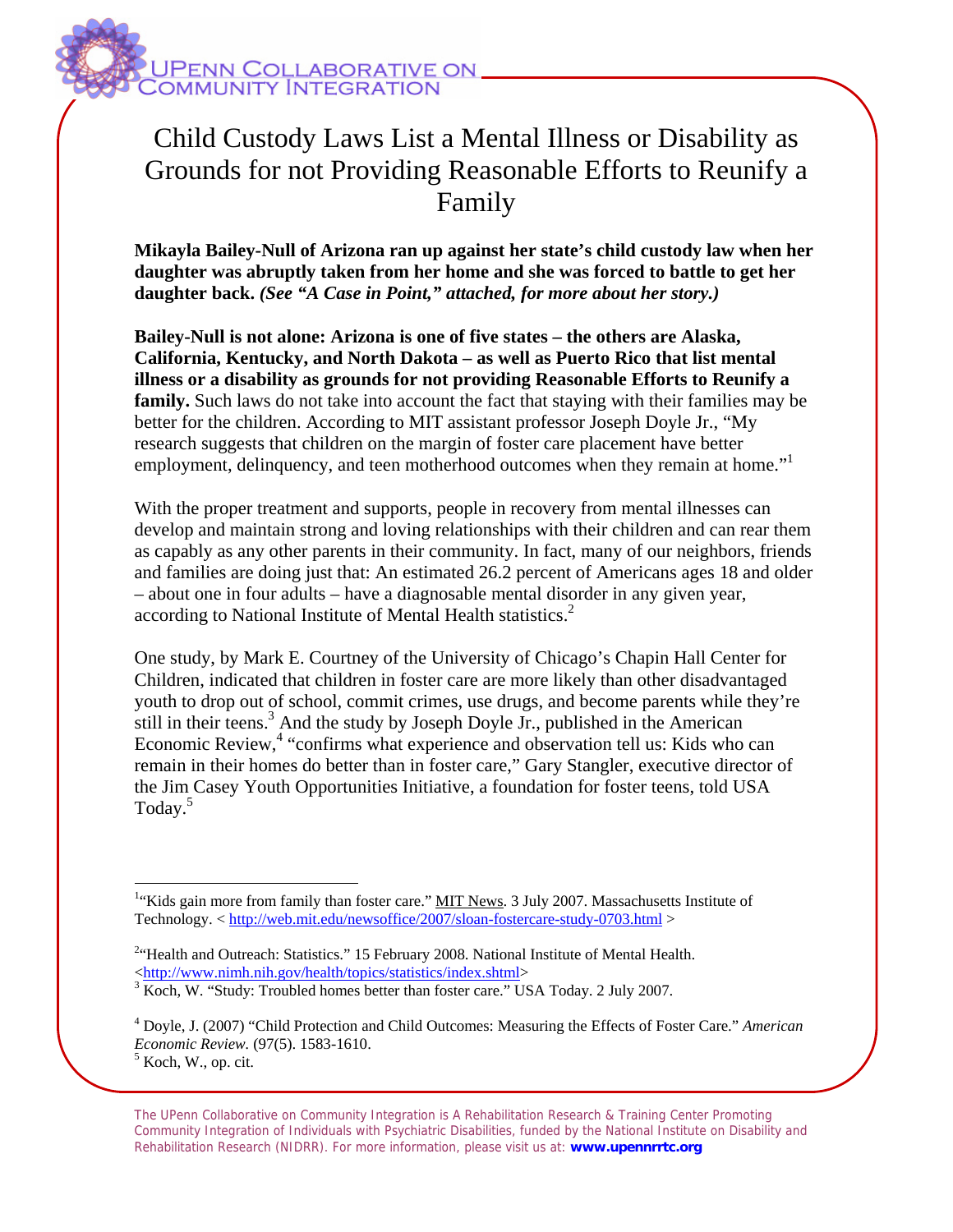Yet research indicates that, in families where the parents have mental illnesses, custody loss rates may be as high as 70 percent to 80 percent.<sup>6</sup> A study of mothers in Philadelphia who had serious mental illnesses found that they were three times as likely to have been involved in the child welfare system, or to have children who have been placed outside the home, as mothers who did not have such illnesses.<sup>7</sup> Yet there is evidence that mothers who have mental illnesses are no more likely to abuse their children than mothers without such illnesses.<sup>8</sup>

Keeping families whole also makes sense for the community. Fear that they will lose custody of their children may prevent parents with mental illnesses from seeking the treatment they need, which could increase the likelihood of subsequent legal intervention. Such intervention, which is costly to taxpayers, is an example of the kind of cost-shifting to public service systems that is often the fallout when families are destroyed. For example, the 1997 *Survey of Inmates in Adult State and Federal Correctional Facilities* notes that nearly 20 percent of inmates under the age of 30, and 25 percent of these inmates with prior convictions, reported spending time in foster care when they were young.<sup>9</sup>

## **Under no circumstances would it be right to advocate that children be reunited with parents who pose a danger to them, regardless of the parents' mental health. However, parents in recovery from mental illnesses should be given accommodations and necessary supports that will allow them to be successful parents.**

The UPenn Collaborative on Community Integration of Individuals with Psychiatric Disabilities, a national Rehabilitation Research and Training Center devoted to promoting community integration for individuals with psychiatric disabilities, is working to educate legislators around the country about the importance of keeping families together. The Collaborative is especially targeting state laws – in Alaska, Arizona, California, Kentucky and North Dakota, as well as in Puerto Rico – that list mental illness as one of the grounds for not providing "reasonable efforts" to reunify a family.

**There has been progress.** For example, the Kansas child custody statute was recently rewritten to include language stating that "[n]othing in this code shall be construed to permit discrimination on the basis of disability. . . ." More recently, Arizona Senator Huppenthal introduced Bill SB1147 to remove mental illness as grounds for not providing Reasonable Efforts to Reunify or Terminate Parental Rights.

The UPenn Collaborative is publicizing Mikayla Bailey-Null's situation as part of its mission to educate legislators and the public about the barriers individuals with mental illnesses face as a result of their disability.

 $\overline{a}$ 

<sup>&</sup>lt;sup>6</sup> Joseph, J., Joshi, S., Lewin, A. & Abrams, M. (1999) "Characteristics and perceived needs of mothers with serious mental illness." *Psychiatric Services,* 50(10), 1357-1359. Mowbray, C., Oyserman, D., Zemencuk, J. & Ross, S. (1995) "Motherhood for women with serious mental illness: pregnancy, childbirth, and the

postpartum period." *American Journal of Orthopsychiatry,* 65(1), 21-38.<br><sup>7</sup> Park, J.M., Solomon, P., Mandell, D.S. (2006) "Involvement in the Child Welfare System Among Mothers with Serious Mental Illness." Psychiatric Services, 57(4), 493-497.

<sup>8</sup> Ibid.

<sup>&</sup>lt;sup>9</sup> Doyle, J., op. cit.

The UPenn Collaborative on Community Integration is A Rehabilitation Research & Training Center Promoting Community Integration of Individuals with Psychiatric Disabilities, funded by the National Institute on Disability and Rehabilitation Research (NIDRR). For more information, please visit us at: **www.upennrrtc.org**